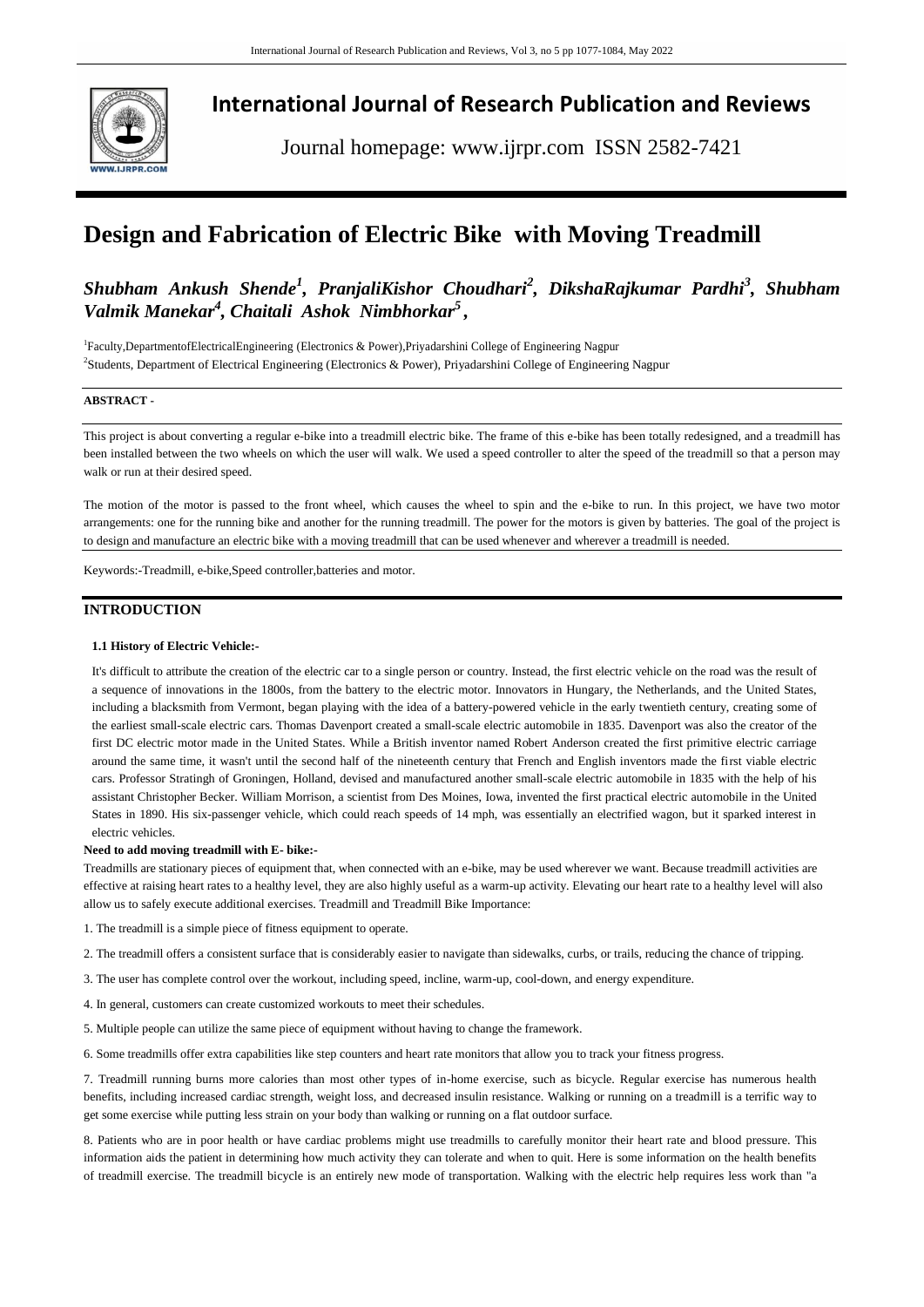stroll across the park." The DC motor, Hall Effect Sensor, and amplifier work together to raise your walking speed to a greater level. Fuel use has increased, resulting in increased pollution and deterioration of natural resources. With the growing population and their needs, it has become imperative to regulate fuel usage and reduce pollution in order to ensure that it is available to our future generations. People are unable to pay attention to their health and physical fitness due to their hectic schedules. It can be used as a treadmill and a bicycle because it does not require any fuel. You don't have to use it as a traditional treadmill in a closed area; you may also roam the streets.

# **HARDWAREREQUIREMENTS**

### **2.1 Ball Bearing**

Ball bearings are a form of rolling-element bearing that uses balls to keep the bearing races separated. A ball bearing's job is to reduce rotational friction while also supporting radial and axial stresses. It accomplishes this by containing the balls and transmitting the loads through the balls via at least two races. One race is usually stationary, while the other is coupled to the rotating assembly in most applications (e.g., a hub or shaft). When one of the bearing races rotates, the balls rotate with it. The balls have a far lower coefficient of friction than two flat surfaces sliding against one other because they are rolling. Due to the smaller contact surface between the balls and races, ball bearings have a lower load capacity for their size than other types of rolling-element bearings. They can, however, put up with some misalignment of the inner and outer races.



### **2.2 E-bike Motor (MY1016Z3)**

 The E-bike MY1016Z3 24V 350W Gear DC Motor is a popular reduction dc motor and the most often used motor for scooters, bikes, and quads on the market! It's also used in numerous DIY projects, such as Segways and e-cars, as well as many robots, such as ATV robots and battle robots.

We appreciate the creative mind and the joy of making something unique. That is why we are pleased to introduce the E-bike MY1016Z3 24V 350W Gear DC Motor – 324 RPM, which comes with a 9-tooth  $1/2$ <sup>"</sup> (12.7mm) pitch sprocket.

This motor is ideal for people who wish to design their own personalized electric vehicle, whether it's a scooter, an electric bike, or something completely new. This electric motor features gear reduction, resulting in more low-end torque than a normal motor. By simply reversing wires, you can alter the direction of the motor to left or right.

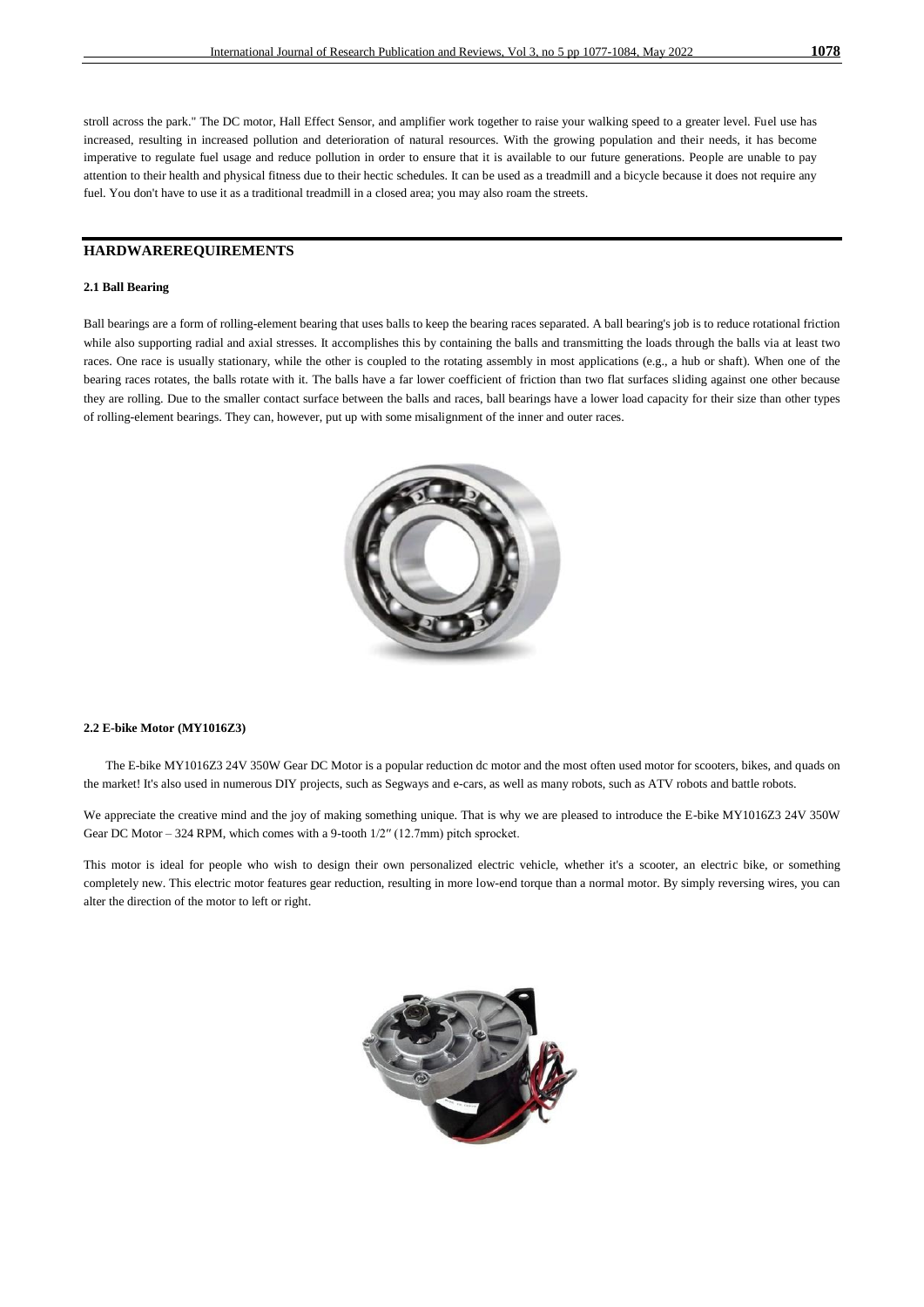### **Specifications:**

- 1. Voltage: 24 volts DC
- 2. Power: 350 watt
- 3. Speed (after Reduction): 324 RPM
- 4. Torque: 11 N-.m (110 kg.cm)
- 5. Stall Torque: 55 N-M (550 kg.cm)
- 6. Weight: 2.98 Kg.
- 7. Current: 19.2 amp

# **2.3Treadmill Motor (MY1016)**

E-bike 250W 24V 2650RPM DC motor MY1016 A 25-tooth chain sprocket and a 4-bolt mounting bracket (threaded M6) are included on the base. Because this is a DC motor, it can rotate clockwise or counterclockwise by just reversing the battery polarity to the motor, and it can be controlled in speed. Please see our available speed controllers if you wish to control the speed of these.



# **Specifications:**

- 1. Output Power: 250W.
- 2. Supply Voltage: 24V DC.
- 3. Rated speed: 2650RPM.
- 4. No load speed: 3000RPM.
- 5. Full load Current: ≤13.7A.
- 6. No load Current: ≤2.2A.

## **2.4 Treadmill Belt**

The belt, often known as "the track," is the part of the treadmill where the user's feet come into close touch. The belt is spun across the front and rear rollers as it glides across the top edge of the deck. The type of belt and materials utilized can have a big impact on the treadmill's overall cost of ownership, not just when you're using it.

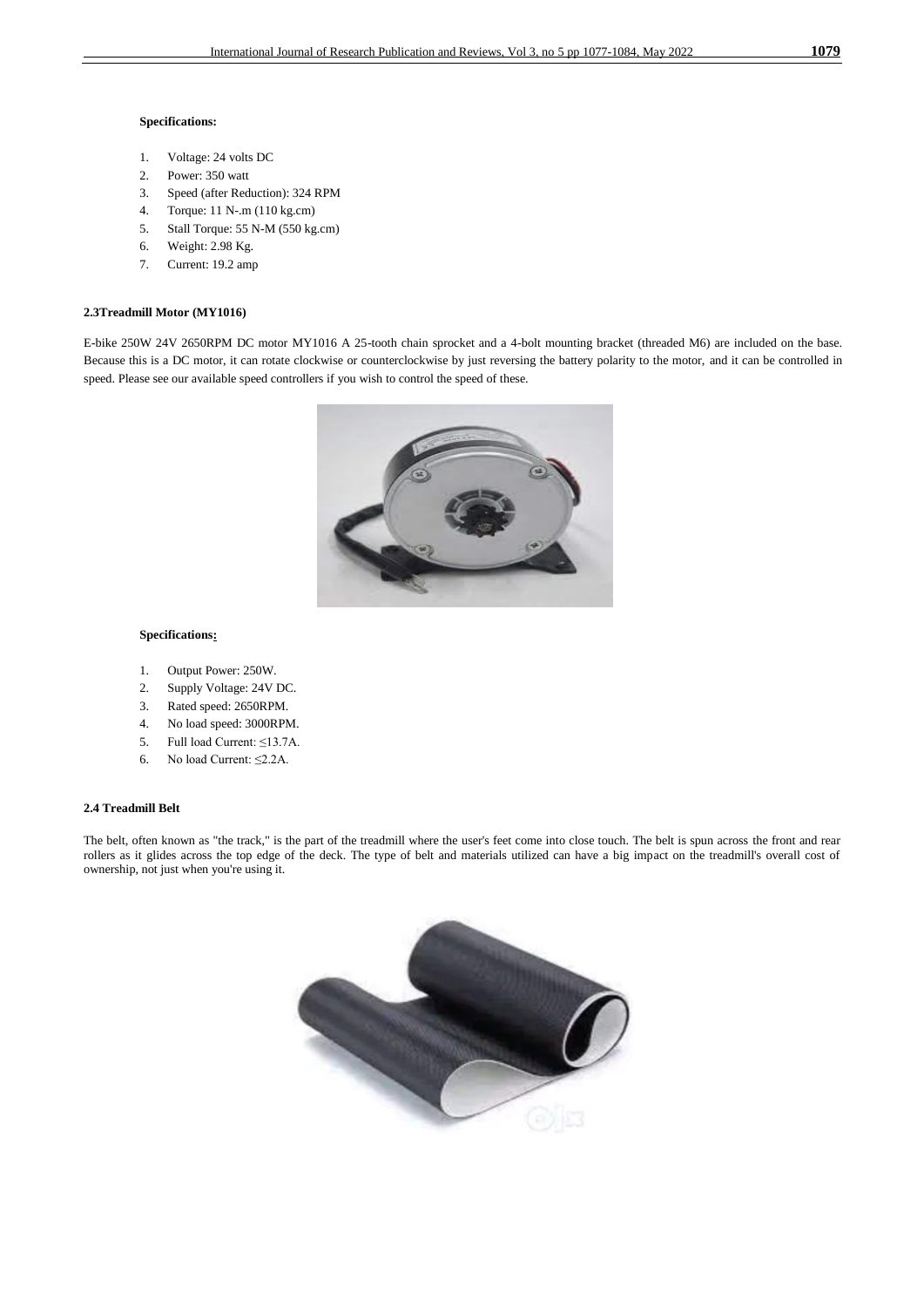### **2.5Freewheel**

Pedal-assist sensors and a throttle are commonly found on e-bikes. Some electric bikes have only a power-on-demand electric motor. The electric motor is engaged and operated manually in this situation, using a throttle that is often located on the handgrip, similar to those seen on a motorcycle or scooter. The E-Freewheel bike's allows you to pedal backwards or keep your bike pedals still while cycling. Freewheels are simple to install on your back wheel, but make sure your electric bike's rear wheel is appropriate. This 16-tooth freewheel is ideal for Fixed Gear Bikes, Bike Try All, and other similar bikes.



### **2.6 Battery**

Valve Regulated Lead Acid (VRLA) batteries are also known as SMF (Sealed Maintenance Free) 12V 7.5AH batteries. Because they are totally sealed, there is no possibility of acid spillage during shipping. These are utilized in high-end standby power applications such as TOYS, UPS, Electric Converters, Railway Communications, and security systems, among others. The PAOYS SMF (Sealed Maintenance Free) 12V 7.5AH batteries, also known as the Valve Regulated Lead Acid (VRLA) batteries, have a sealed maintenance free design. These flat plate batteries do not need to be recharged and do not generate any fumes or gases on a regular basis. Because they are totally sealed, there is no possibility of acid spillage during shipping. These can be mounted in any position and do not require continual maintenance due to their structure. These are utilized in high-end standby power applications such as ride-on toys, UPS, electric converters, railway communications, and security systems, among others. Sales figures for PATOYS Due to its durable construction and superior quality, Power batteries have always stood the test of time, year after year. These are made inhouse with cutting-edge technology and are renowned for their overall engineering quality. It is a product that is not only long lasting and durable, but also reliable and sustainable. Each battery is built to the highest industry standards and technological requirements. This product is ideal for riding in jeeps, vehicles, and motorcycles.

### **Specifications**

|    | 1. Type of battery |       | Lead acid |
|----|--------------------|-------|-----------|
|    | 2. Voltage         |       | 12. V     |
|    | 3. Current         |       | 16 A      |
| 4. | Power              | 192 W |           |

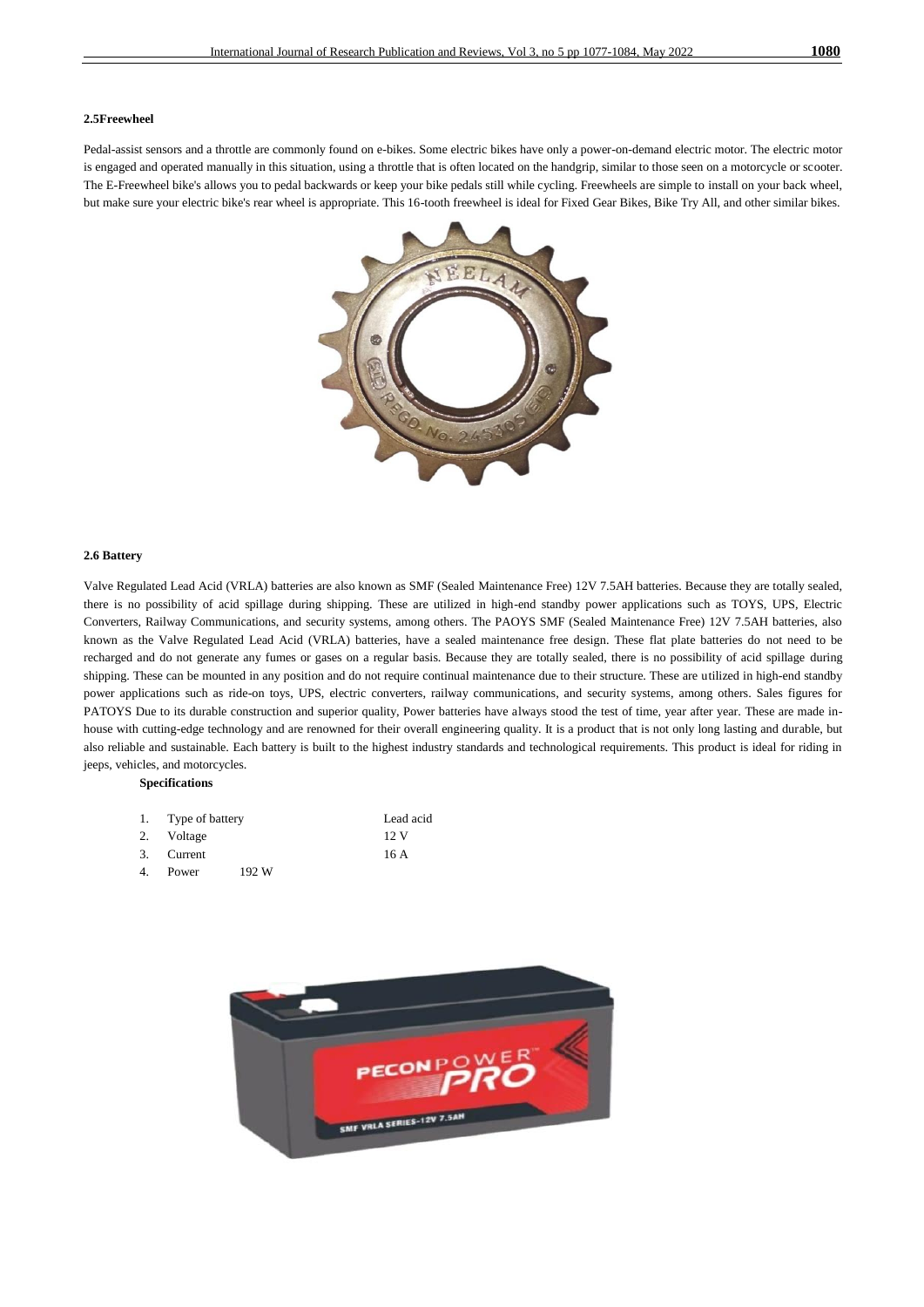### **2.7Speed Controller**

The DC Motor Speed Controller allows controlling direction of a DC motor using a Pulse-Width-Modulated (PWM) DC voltage with a Duty Cycle fully adjustable from 10%-100%. The motor speed controller can provide a continuous current of 8A to your DC motor or other DC load. The circuit also includes a 10A fuse, with the reverse connection of power supply and control voltage over-voltage protection function.

### **Specifications**

| 1.  | Input supply voltage                   | <b>DC 12V-40V</b> |
|-----|----------------------------------------|-------------------|
| 2.  | The maximum output power               | 400W              |
| 3.  | The maximum continuous output current  | 8A                |
| 4.  | <b>Static Current</b>                  | 0.02A(Standby)    |
| 5.  | <b>PWM</b> frequency                   | 13kHz             |
| б.  | Material                               | Plastic, metal    |
| 7.  | Duty Cycle adjustable                  | 10%-100%          |
| 8.  | The operation environment temperature: | $-20-40$          |
| 9.  | Dimension(cm)                          | $6*5.5*2.8$       |
| 10. | Net weight                             | 69g               |

# **2.8Wires and Cables**

The basic key difference between wires and cables is that a wire is a single conductor whereas a cable is a group of conductors. Although, these conductors are made of a common material- copper or aluminium. Usually, the wires are bare and are twisted. But, some of the wires are coated with thin PVC layer.



### **2.9 Motor Controller**

This Motor Controller 24V for MY1016 350W includes attachments for the motor, accelerator, brake, battery, battery charging, brake light, power lock. DC Motors are popularly known as scooter motors or general application motors. It is extremely durable and reliable. It's commonly found in 24V scooters or even small kiddies carts and it's also been a proven motor in robotics.

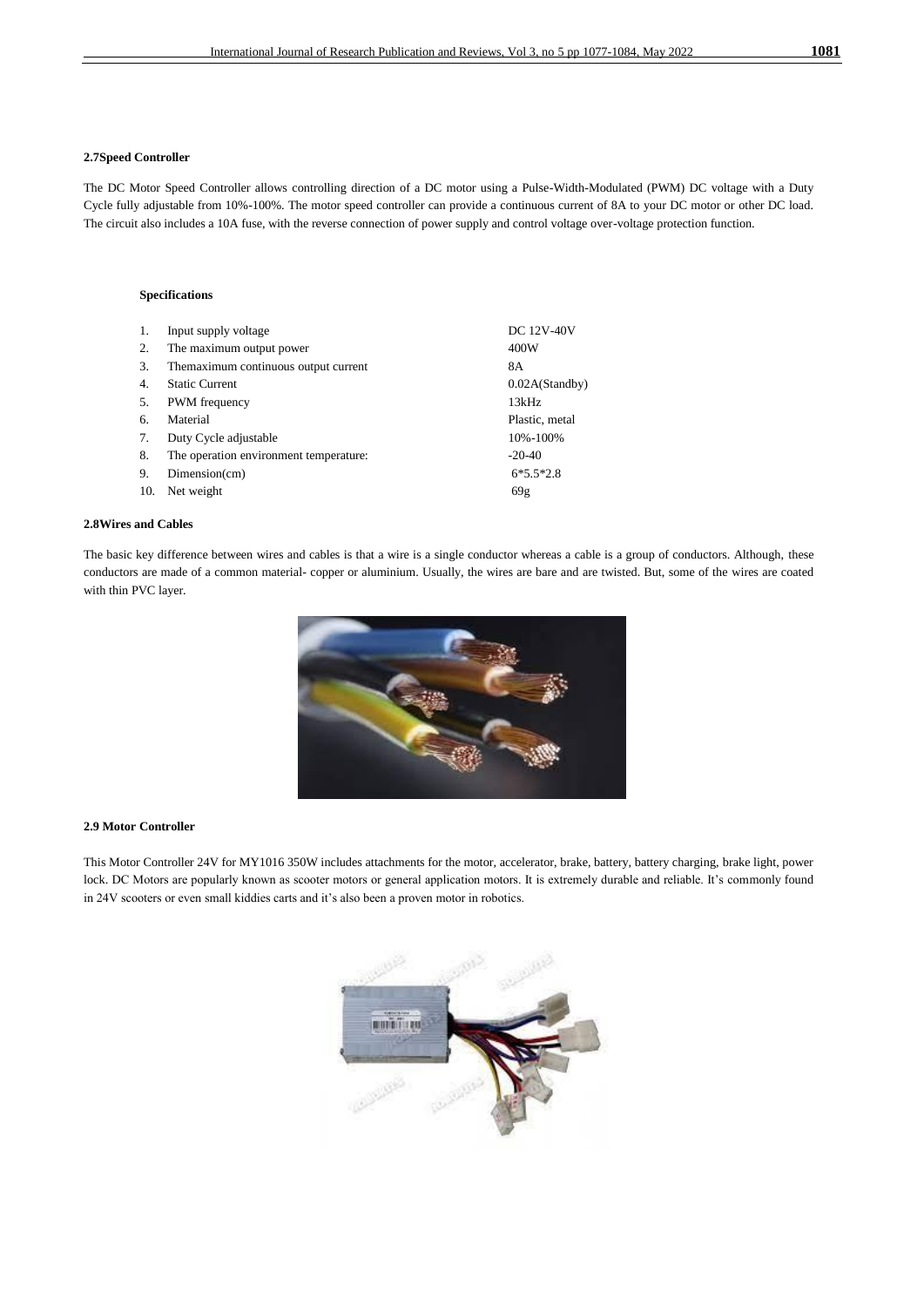### **Specifications:**

- 1. Rated voltage: 24 V DC
- 2. Current limit: 33A
- 3. Rated power: 350 W
- 4. Matching motor: DC brushed motor
- 5. Under Voltage Protection: 20V

### **2.10Accelerator**

 E-bikes generally combine both pedal-assist sensors as well as a throttle. Some electric bikes have an electric motor that operates on a power-on-demand basis only. In this case, the electric motor is engaged and operated manually using a throttle, which is usually on the handgrip just like the ones on a motorbike or scooter.This throttle comes with a horn. This horn is very useful so as to warn others of the vehicle's approach or presence, or to call attention to some hazard. Simply connect the wire and your E-bike is ready to throttle up. It is best suitable for a 22mm electric bike for a handlebar. It has a smooth start acceleration and uniform stability. This Part is suitable and works together with all kinds of motors.



### **Specification:**

- 1. High-quality product
- 2. Best Suitable for handle 22mm diameter Electric Bicycle
- 3. Comes with a Horn function
- 4. Has a wide variety of applications

### **2.11 12V Battery Charger**

**T**he DD30CRTA is a PWM switch-mode battery charger controller for a 12V lead-acid battery in a small package using a few external components. The DD30CRTA is specially designed for charging 12V lead-acid battery with trickle charge, constant current charge, over-charge and float charge mode. In over-charge and float charge mode, the regulation voltage is internally set.



### **2.12 Bike**

Any complete round or series of occurrences that repeats or is repeated. A round of years or a recurring period of time, especially one in which certain events or phenomena repeat themselves in the same order and at the same intervals. Any long period of year age.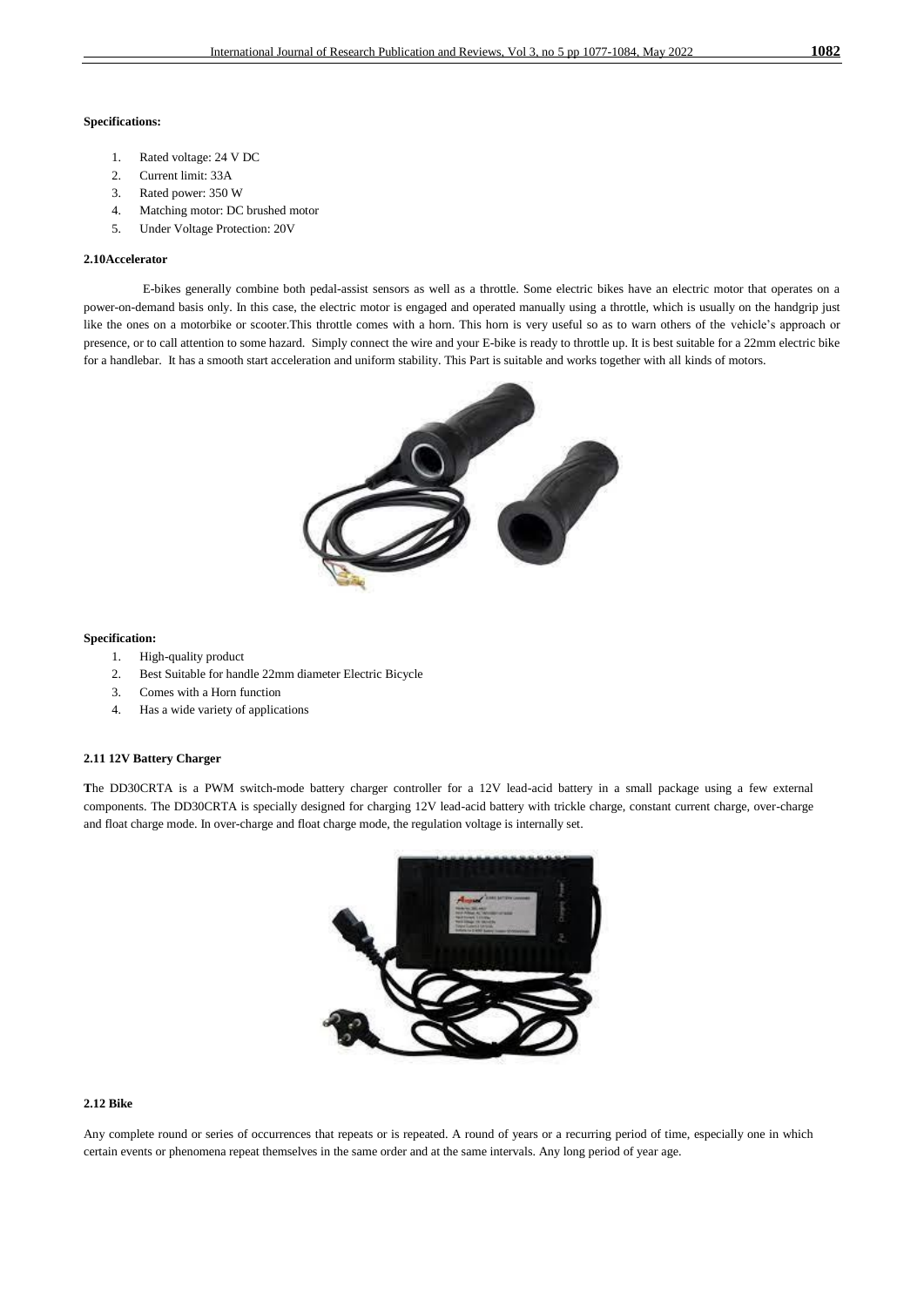

# **3.WORKING**

A treadmill e-bike combines the benefits of both a treadmill and an e-bike. The motor controller is the most important component. The motor controller connects all of the input and output devices together. When the key is entered into the key socket to switch on the system, it activates all of the components. As we press the accelerator pedal harder, the motor controller sends instructions to the e-bike motor. The motor speed progressively increases as the throttle setting is increased, and the e-bike begins to run as the motor turns.

The throttle causes the e-bike to accelerate and decelerate. The breaking mechanism should be powerful to prevent accidents. As a result, in this project, we used a breaking mechanism that not only controls the wheel but also the e-bike motor via a motor controller. So, when we use the brakes, the brake shoe and the running steel ring in the wheel come into contact, and the speed is lowered owing to friction, and the e-bike eventually comes to a halt. On the other side, we can see that the brake also serves as a switch, so when we apply the brakes, the switch activates and sends a signal to the motor controller, which subsequently switches the motor off when the wheel comes to a stop. As a result, the breaking mechanism operates in this manner.

Let's look at how the treadmill works. The treadmill is made up of rollers that are built out of PVC pipe and ball bearings, and there is a treadmill belt covering the rollers. The treadmill motor is linked to one of the ends. The treadmill motor is fueled by a lead acid battery and is regulated by the speed controller. When the switch is pressed, the treadmill motor is activated, and as the speed of the treadmill is increased via the speed controller, the treadmill speed increases as well. The speed controller can handle power of up to 300W at 10A. The treadmill mechanism functions in this manner. And the entire treadmill e-bike technology functions.

## **4.CONCLUSION**

As the price of crude oil rises, it is becoming increasingly important to use electric system cars. A treadmill e-bike can be used anywhere because it is not stationary like traditional treadmills and can also be used as an e-bike. The treadmill e-bike is environmentally beneficial because it does not utilize any organic fuels. The treadmill e-bike produces no pollution. The treadmill e-bike has a motor..

# **5.FUTURE SCOPE**

Lead acid batteries can be converted to lithium ion batteries, which have been shown to have a better energy density than lead acid batteries. This means that a lithium ion battery can store more energy in the same physical space.The modification of an existing project is a solar powered treadmill bike. Various sensors can be utilized to modify the existing project.

### **REFERENCES**

- 1. V. R. GandhewarPriyanka h. Kakade2 himani. S. Lonkar3 a review paper on concept and utility of treadmill 123 Dept. of Mechanical Engineering, JDIET, Yavatmal, (India)
- 2. Kale R.D.1, Khedkar A.K.2, Pathare P.P.3, Shete N.N.4, Mr. Abuj D. International Journal of Advance Engineering and Research Development Technophilia-2018. Volume 5, Special Issue 04, Feb.-2018 (UGC Approved)
- 3. ChetanMahadik, SumitMahindraka, Prof. JayshreeDeka. "An Improved and Efficient Electric bicycle system with the power of real time information sharing", 2014